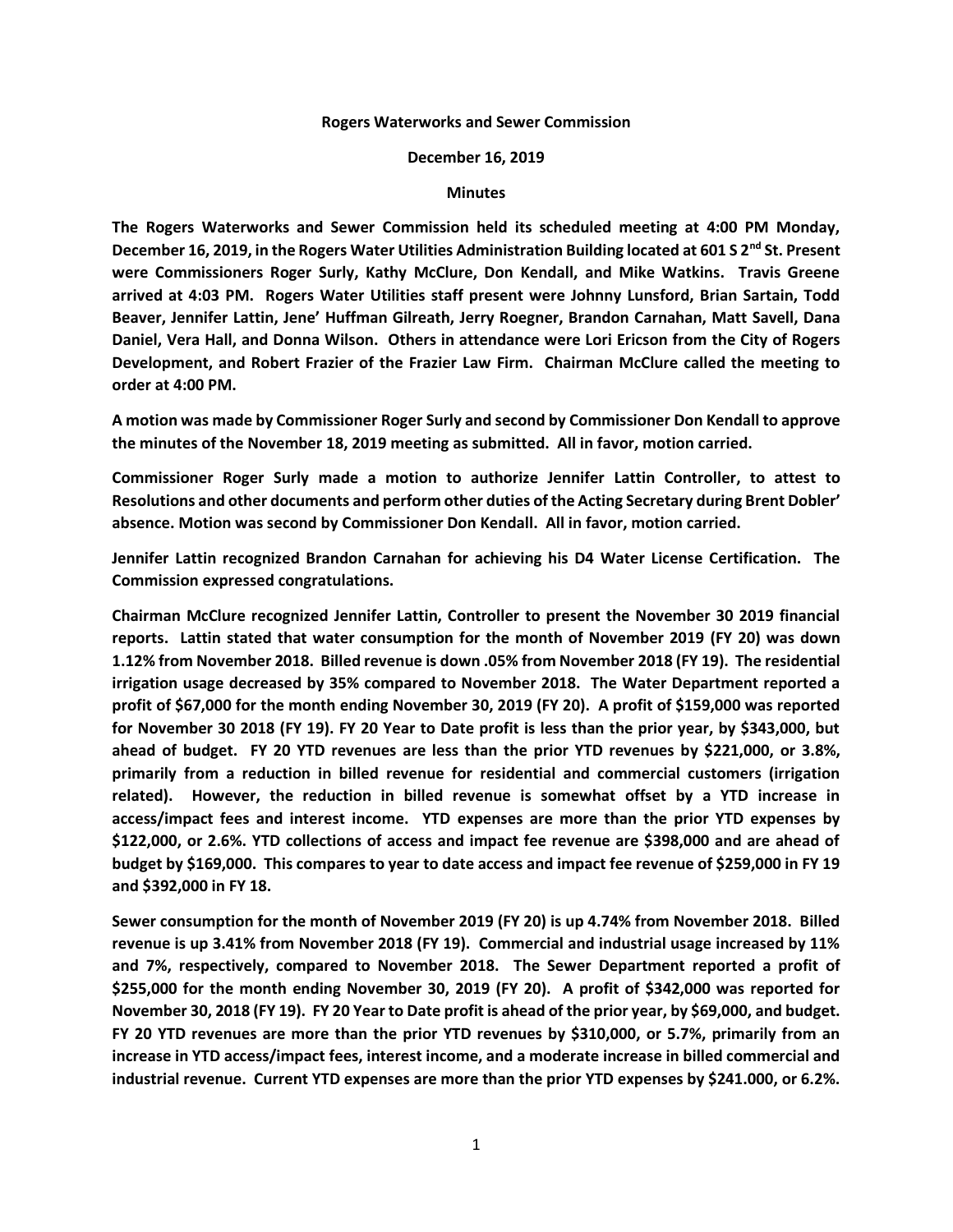**YTD Collections of access and impact fee revenue for FY 20 are \$809,000 and are ahead of budget by \$288,000. This compares to year to date access and impact fee revenue of \$587,000 in FY 19 and \$736,000 in FY18.**

**Lost water is at 18% for both the last twelve months, 17% for the calendar year (2019), and 6% for the month of November 2019.**

**Total Restricted and Unrestricted Funds Report are \$36.4 million, which is an overall decrease of \$500,000 from November 2018. Water Funds increased from \$16.7 million to \$18.0 million from November 2018 while Sewer Funds decreased from \$20.2 million to \$18.4 million. \$7.7 million of the \$36.4 funds are restricted for specific use such as debt service, meter deposits, access and impact fees, and depreciation. There were no questions.**

**Chairman McClure recognized Brian Sartain, Utility Engineer for the presentation of the November engineering report. Sartain said that the number of plan reviews are down this month. He noted the District Office 3 and Nabholz Office Expansion are new submittals. The Dodson Rd Apartments showed a high number of reviews because the permit had been on hold (now expired) and also Uptown Square had more reviews because of some changes in construction. Sartain said as of this date, no plan review fees have been assessed. The RPCF Solids Handling Project is nearing completion and going well; the startup testing of equipment has begun with a few adjustments needed in the controls of the conveyance systems. Upcoming projects will be the 11th Street Elevated Tank Repainting and the Blossom Way FRP Sewer Rehab Ph I (42 in pipe replacement). Staff expects to receive proposals next week for the RPCF Train II Rehabilitation, and staff plans to make recommendations for award of the project in January. RWU staff is currently working with Freese & Nichols to develop a scope of services on the Sanitary Sewer Master Plan and plans to present a proposal in January. Sartain also presented recent photos of Pleasant Grove Rd corridor project, RPCF access drive, and associated water and sewer utility work, noting the progress at about 60% complete with water/sewer improvements.**

**Sartain said the City of Rogers had recently annexed approximately 100 acres West of Hwy 112 into the City of Rogers. With that, he presented an exhibit depicting topography of the annexed area, noting that wastewater generated from this westward annexation will not naturally flow into the same basin as the Rogers Pollution Control Facility, and lift stations will be required to pump wastewater to the RPCF. The westward basin naturally flows toward a gravity sewer main operated by the Northwest Arkansas Conservation Authority (NACA), but without a cohesive master plan for development, it is unclear if RWU will tie on to NACA in the future. The approval of this and possible future annexations by the City will bring challenges for the Utility to plan for and accommodate wastewater needs. The engineering dept. will focus on minimizing these effects by guiding infrastructure design to limit the number of lift stations required.**

**Chairman McClure recognized Todd Beaver, RPCF Manager to present the November Reports. Beaver said there were no permit violations however, reported 3.64 for the ammonia max 7 day average being higher than normal (permit limit 4.5) due to increased rainwater. The FOG department has been busy with 30 FSE inspections during the month of November. They have submitted the rough draft wastewater verification form and continuing to work with regards to food truck graywater disposal. The Industrial Pre-treatment Program completed an industry inspection at Glad Manufacturing. 324.2 MG was treated in November with 120 MG additional flow with an average flow of 10.5 MGD. These flows included 5.38" of rain over 10 rain events. There were no questions.**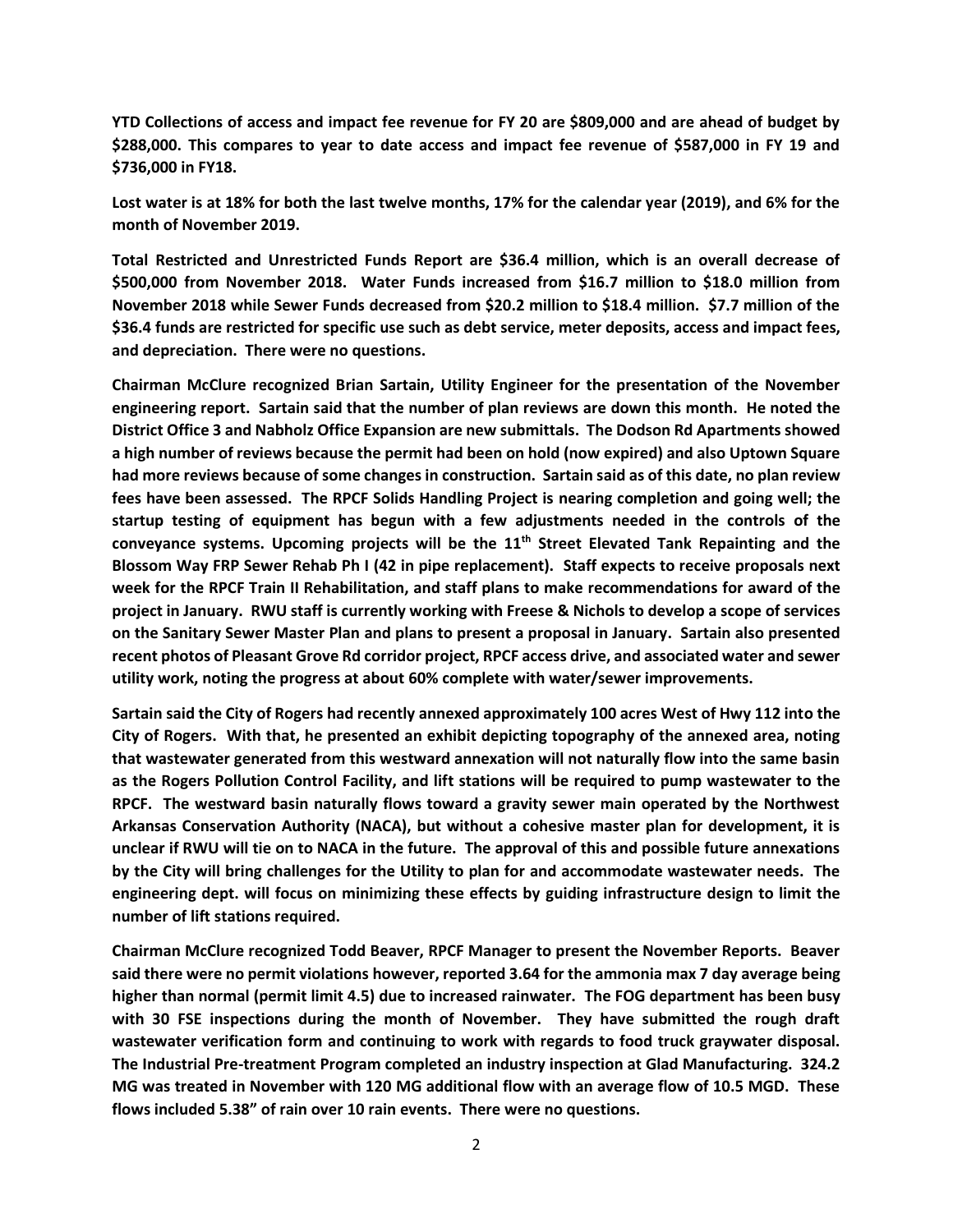**Chairman McClure recognized Johnny Lunsford, Construction and Maintenance Manager for a brief report on field operations. He stated that there was a large amount of water lost due to a mainline break in the early morning hours today located on S 8th Street. This was a large line, with approximately 8 feet of pipe replaced, and also will require significant repairs to a State Highway, including a parking lot, sidewalks and valves. He showed photos and video depicting different areas of the leak. He said the field crews had worked all day making repair and had the water back on. Commissioner Don Kendall ask what caused the break. Brian Sartain replied a number of things such as age of pipe, the type of pipe material, etc. The estimated time of this pipe placement is in the Sixties. There were no further questions.**

**Chairman McClure recognized Jene' Huffman-Gilreath, Shared Services Manager to present an update with the IT Department. Currently the RWU operations is supported by in-house software that was programmed by our Senior Programmer on an IBM platform written in a RPG language. Realizing this high risk assessment created inquiry. With no success in locating another programmer that was cost effective, research began looking at software companies that could provide for specific water/sewer municipalities. Areas of concern are Customer Service, General Ledger, Billing, and Asset Management. Commissioner Travis Greene asked about the cost estimate. Huffman-Gilreath replied approximately \$300,000 each for the software and implementation for Customer Service, GL, and Billing. There were no further questions.**

**Jennifer Lattin presented the Cost of Living Adjustment (COLA) Raises for 2020, and are included in the FY20 budget. 2% COLA Raises will be awarded to employees on the first pay date in January. There were no questions.**

**Lattin continued with Resolution No. 19-27 attached hereto with Exhibit 1, adopting a Customer Service Agreement Form for the Rogers Water Utilities to use for new accounts opened on or after January 1, 2020. The Customer Service Agreement will serve as a written contract between RWU and customers to enforce applicable deposits, rates, charges, and fees, and all policies and procedures referenced therein. The form will be available on the RWU website as well as the New Customer Packets. Commissioner Roger Surly made a motion, second by Commissioner Mike Watkins to approve Resolution No. 19-27 with Exhibit 1 attached. All in favor, motion carried.**

**Brian Sartain presented bid results held on December 9, 2019 for 1st Street Water and Sewer (Walnut St to Cherry St). Staff recommends approval of the bid from Crossland Heavy Contractors in the amount of \$554,128.00 for water/sewer utilities with a project total bid amount of \$1,466,627.00 (which is including of all street and sidewalk improvements). A motion was made by Commissioner Travis Greene, with a second made by Commissioner Roger Surly to approve Crossland Heavy Contractors total project bid of \$554,128.00. All in favor, motion carried.**

**Todd Beaver, RPCF Manager presented information regarding the USGS Osage Creek Monitoring Joint Funding Contract. The agreement is to maintain operation of the Osage Creek, the QW meter and storm event sampling. Beaver said the renewal due (but not yet received) is in the amount of \$41,000 and will be a cost share with the City of Rogers to reimburse fifty (50) percent of the cost not to exceed \$20,500. There were no questions. No action taken.**

**Beaver continued with presenting a bid to furnish Vertical Pump and Installation for the RPCF. This was an abbreviated bid and sent to five (5) applicable bidders. With three (3) bids received, JCI Industries**